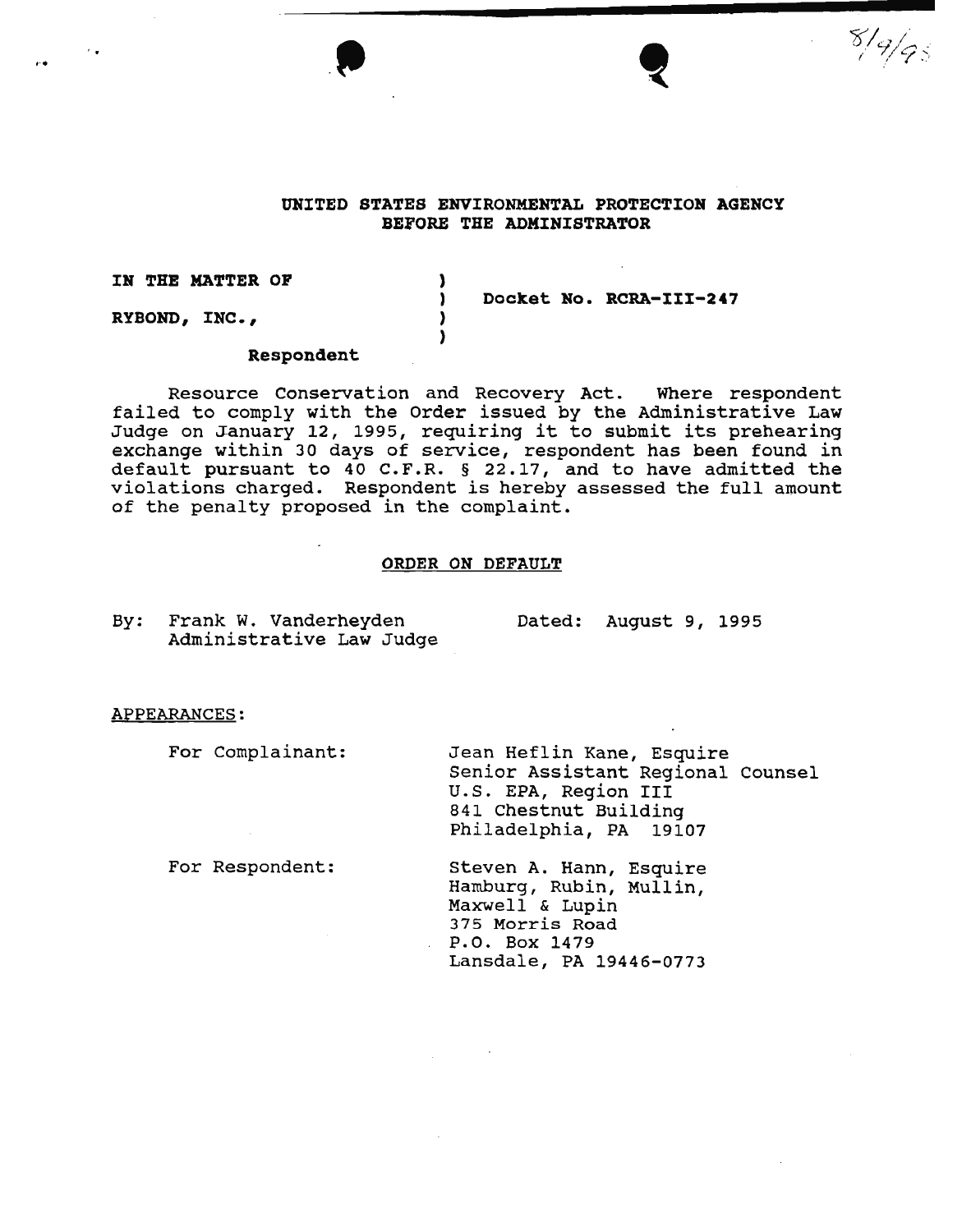### I. **INTRODUCTION**

This proceeding was initiated under Section 3008(a)(1) and (g) of the Resource Conservation and Recovery Act (RCRA), 42 U.S.C. § 6928(a) (1) and (g), by issuance of a Complaint, Compliance Order and Notice of Opportunity for Hearing {complaint) on September 16, 1993 by the u.s. Environmental Protection Agency, Region III, (complainant or EPA). The complaint charges respondent Rybond, Inc. (respondent), with violations of RCRA and regulations promulgated thereunder and violations of the provisions of the Pennsylvania Solid Waste Management Regulations, 25 PA Code § 75 at respondent's facility located at 840 Main Street, Lansdale, PA.

The complaint charges specifically that respondent violated: (1) 25 PA Code § 75.270(a) by operating a hazardous waste storage facility without a permit; (2) 25 PA Code § 75.264(r)(8) by not conducting the required inspections of the two 275 gallon tanks at respondent's facility; (3) 40 C.F.R. § 268.50(a) (2) by storing hazardous waste restricted from land disposal for purposes other than to accumulate such quantities as necessary to facilitate proper recovery, treatment, or disposal and by failing to mark the two tanks with the information specified by 40 C.F.R. § 268.50(a) (2) (i) and (ii); and (4) 25 PA Code § 75.264(b) (1) by accepting hazardous waste for treatment, storage or disposal without receiving an identification number from the Pennsylvania Department of Environmental Regulation (PADER). A civil penalty in the amount of \$178,896 is sought from respondent.

2

 $\bullet$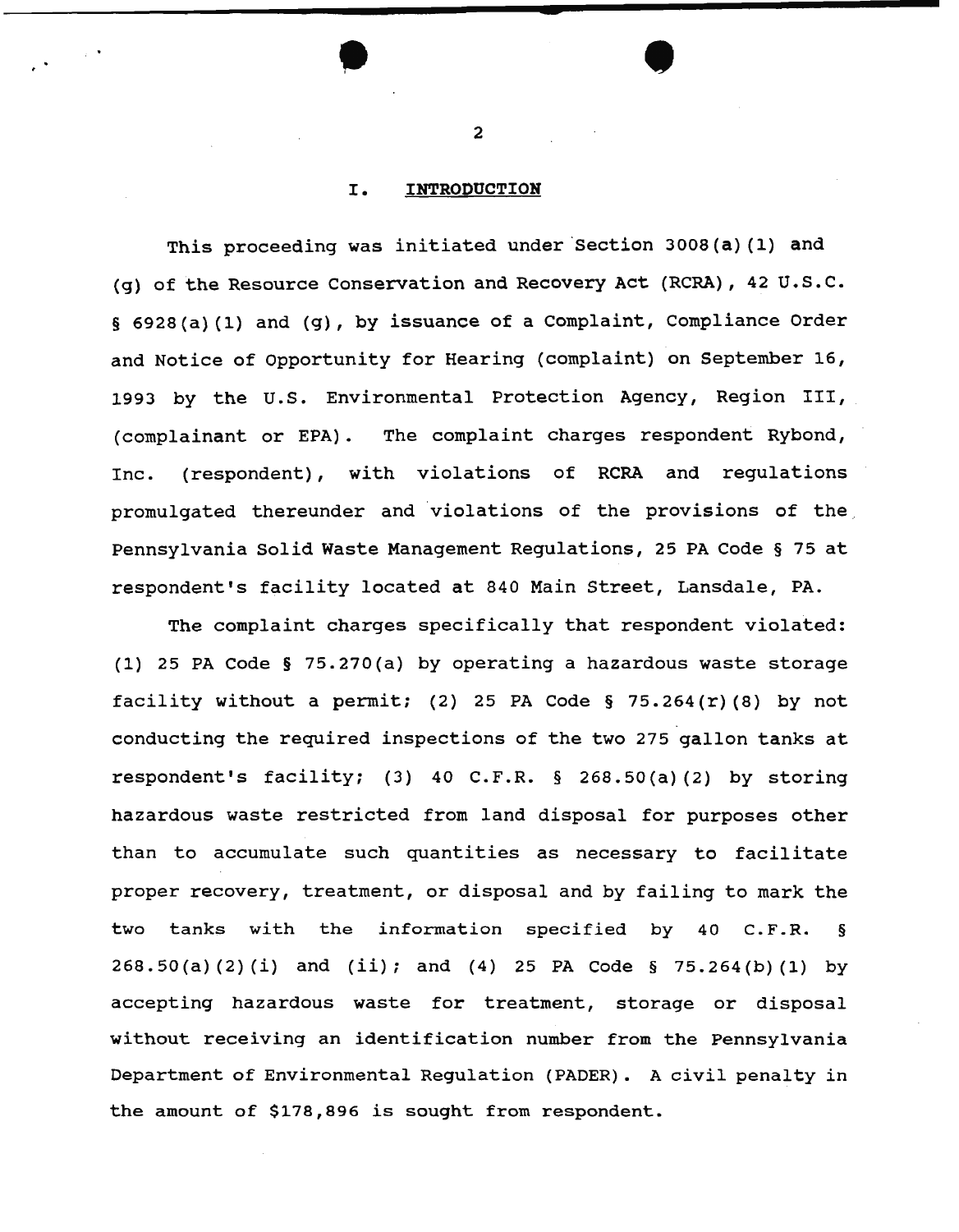An Answer denying the allegations in the complaint and requesting a settlement conference was filed by respondent on November 1, 1993.

Respondent failed to file the prehearing exchange required to be submitted 30 days from service of the January 12, 1995 order granting an extension for such filing. Based upon this failure, and in accordance with 40 C.F.R. § 22.17, it is concluded that respondent is in default.

#### II. FINDINGS OF FACT

1. Respondent is a private entity doing business in Pennsylvania and is a "person" as defined in 25 PA Code § 75.260.

2. Since September 14, 1973, respondent has owned a "facility" as that term is defined under 25 PA Code § 75.260, located at 840 Main Street, Lansdale, Montgomery County, PA (facility).

3. This proceeding was initiated under Section 3008(a) (1) and (g) of RCRA, 42 U.S.C.  $\S$  6928(a)(1) and (g), by issuance of a complaint by EPA on September 16, 1993, charging respondent with violations of RCRA and regulations promulgated thereunder and the Pennsylvania Solid Waste Management Regulations.

4. EPA performed an inspection of the facility on December 9, 1992, pursuant to RCRA § 3007(a), 42 u.s.c. § 6927.

5. On December 9, 1992, EPA representatives conducted an inspection of the facility and found that the following materials were being stored there: (1) a mixture of used machine oil and

3

 $\bullet$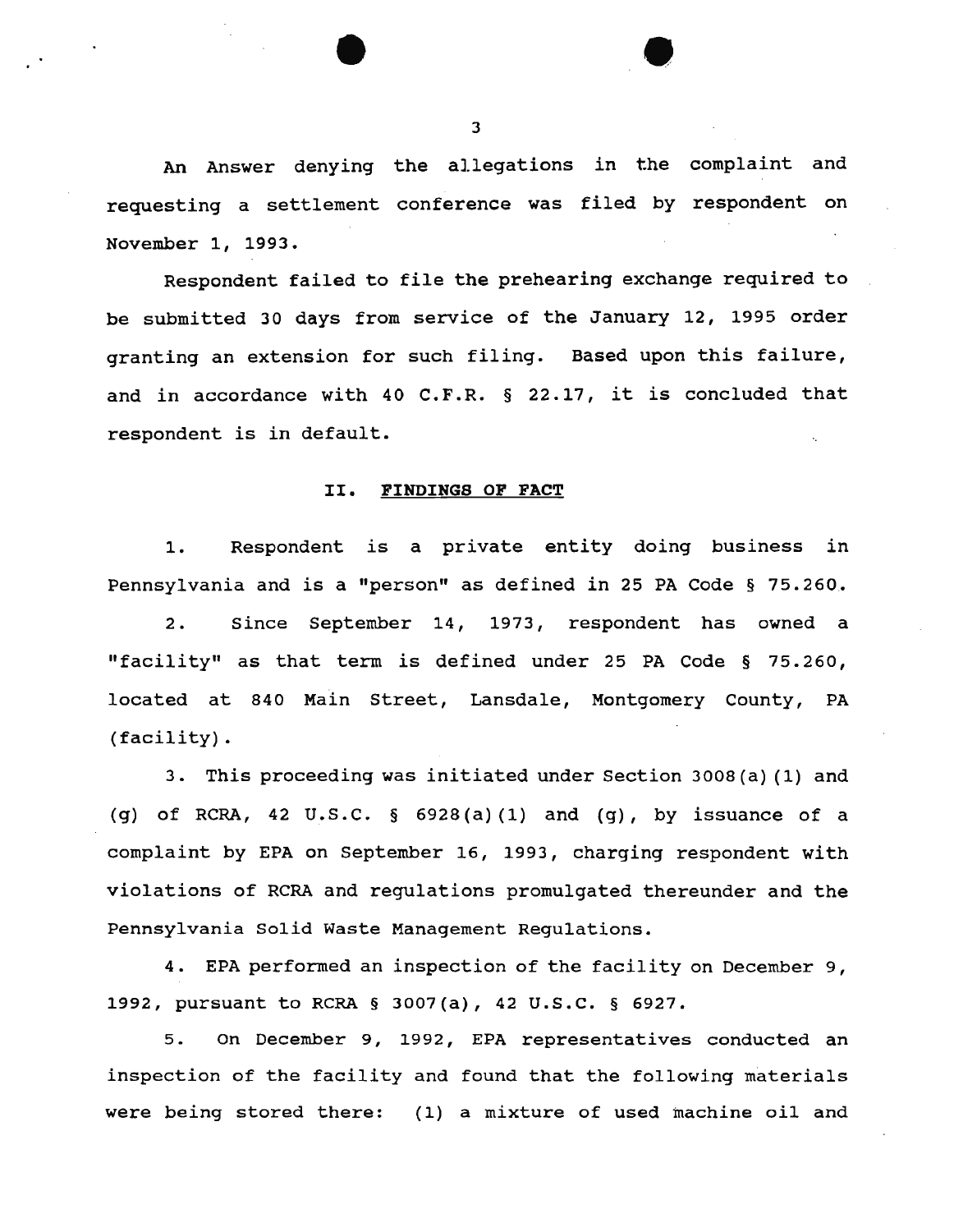spent solvents in two above-ground tanks, each with a capacity of approximately 275 gallons; (2) approximately thirty-three 55 gallon drums and four 20 gallon containers of various materials, including liquid coolants, lubricants, paint solutions and cleaning solutions; (3) three degreasing units; and (4) a pile of fine and gritty gray material.

6. From 1963 through May 1987, Precision Rebuilding Corporation (Precision) operated a machine repair business at 422 w. sixth Street, Lansdale, PA. As part of its machine repair operations from 1975 to 1979 and 1986 to 1987, Precision used a solvent, Zurnkleen NF, for the degreasing of machine parts. According to its Material Safety Data Sheet, the zurnkleen contained 96% 1,1,1-trichloroethane. After the solvent was used for its intended purpose, it was placed into each of the two 275 gallon above-ground tanks.

7. From 1987 through 1988, Innovative Machine Technology (IMT) operated the machine repair shop at 422 w. Sixth street. In the course of its operations, IMT personnel placed used machine oils into each to the two 275 gallon above-ground tanks, which contained used solvent.

8. On June 1, 1987, Acoustical Associates, Inc. (Acoustical), purchased the property located at 422 w. Sixth Street from Precision.

9. A contractor hired by Acoustical transported the two 275 gallon above-ground tanks, including their contents, to the facility in June 1991. This action was part of a soil remediation

4

•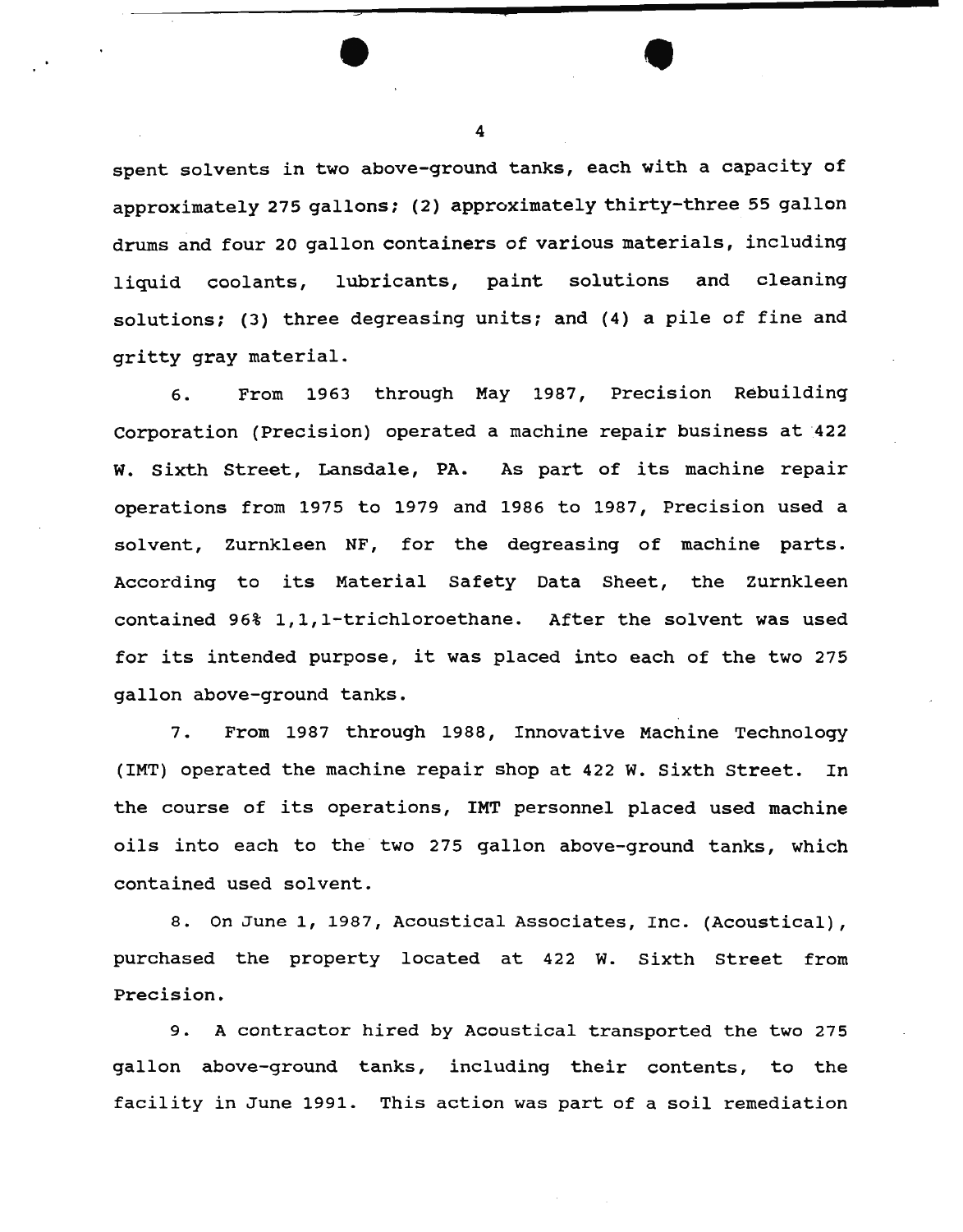effort undertaken by Acoustical at the 422 w. sixth Street location. The soil at 422 w. Sixth Street was sampled and analyzed by another consultant hired by Acoustical prior to- excavation. The tests concluded that the soil was contaminated with volatile organic compounds, including 1,1,1-trichloroethane, tetrachloroethylene, trichlorethylene, and 1,2-dichloroethylene.

10. The substance contained in the two storage tanks (sampled during the December 9, 1992 inspection) is a "hazardous waste" as defined in 40 C.F.R. § 260.10 and 25 PA Code § 75.260(a). The waste contains 1, 1, 1-trichloroethane (used in degreasing) and bears the hazardous waste identification number FOOl, a spent halogenated solvent, as described in 25 PA Code  $\S$  75.261(h)(2).

11. The hazardous wastes in the two 275 gallon above-ground tanks have been in "storage," as that term is defined in 25 PA Code § 75.260(a), at the facility since June 1991.

12. The facility is a hazardous waste "storage" facility.

13. The facility is a "new hazardous waste management facility," as defined in 25 PA Code  $\S$  75.260(a).

14. Respondent was an "owner" of the facility, as that term is defined in 25 PA Code § 75.260(a), during the period of storage, i.e., since June 1991, and is currently the owner of the facility.

15. An answer to the complaint was served on November 1, 1993. The answer denied the violations and requested a settlement conference.

5

•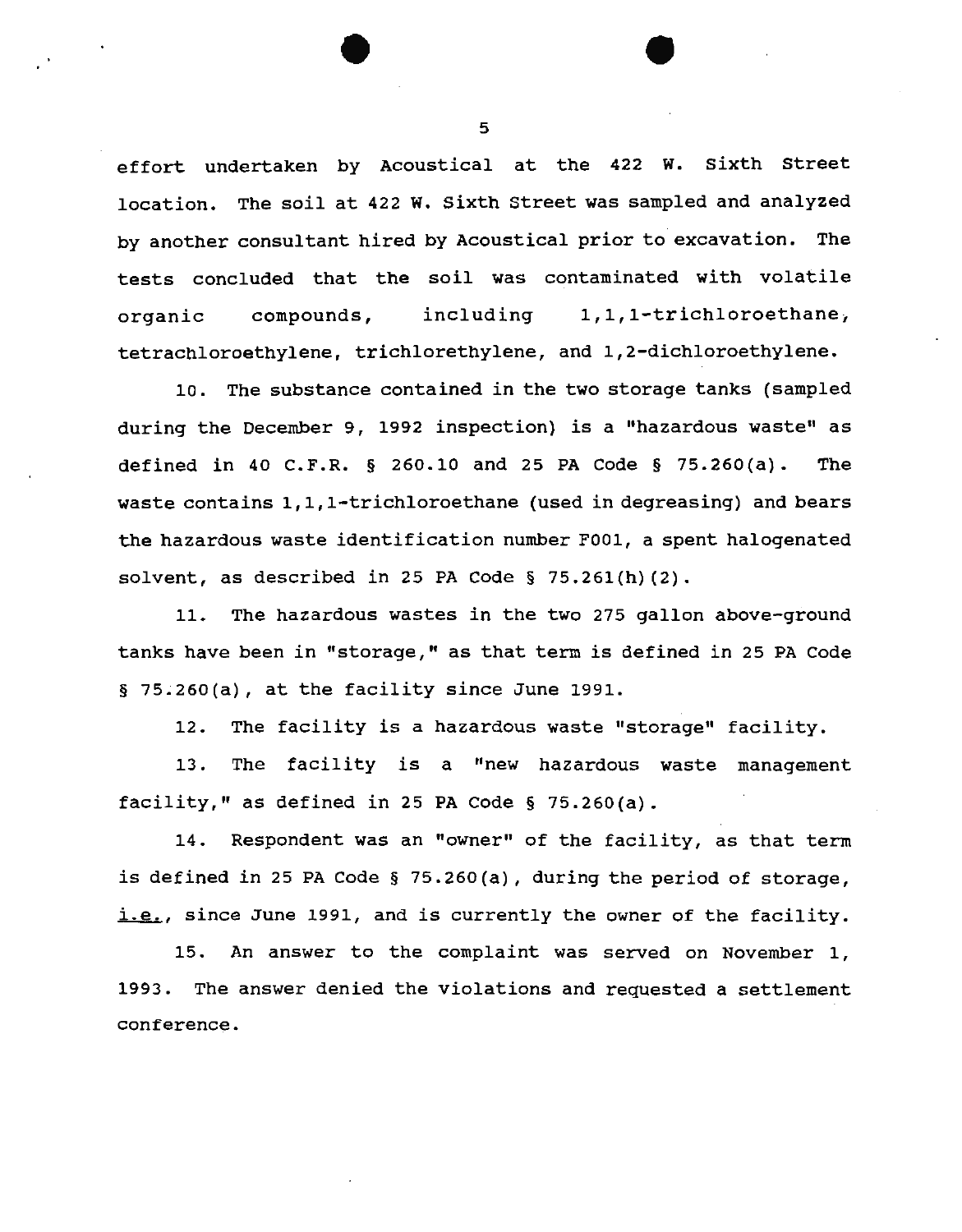16. A settlement conference was held on January 6, 1994, but did not result in a settlement of the matter. The issue of inability to pay was raised at that time as a means to adjust the penalty amount, but no financial information was ever submitted by respondent to support such a claim.

17. on February 23, 1994, the undersigned Administrative Law Judge (ALJ) issued an order granting respondent's counsel's motion to withdraw its representation and requiring respondent to notify the ALJ if it was going to appear pro se.

18. On April 18, 1994, the ALJ issued to respondent an order to show cause (OSC) why an order on default, pursuant to 40 C.F.R. § 22.17, should not be issued against respondent for failure to respond to the order of February 23, 1994.

19. On April 22, 1994, respondent responded to the osc of April 18, 1994 and stated that it was appearing pro se in this matter.

20. In correspondence dated May 23, 1994, August 18, 1994, and January 2, 1995, respondent has stated its position that it should not have to pay a penalty. In complainant's October 7, 1994 status report, complainant's then counsel, Jean Kane, Esquire, noted that, although respondent had completed a portion of the remedial work required under the compliance order part of the complaint, it had refused to discuss settlement of the penalty portion of the complaint.

6

•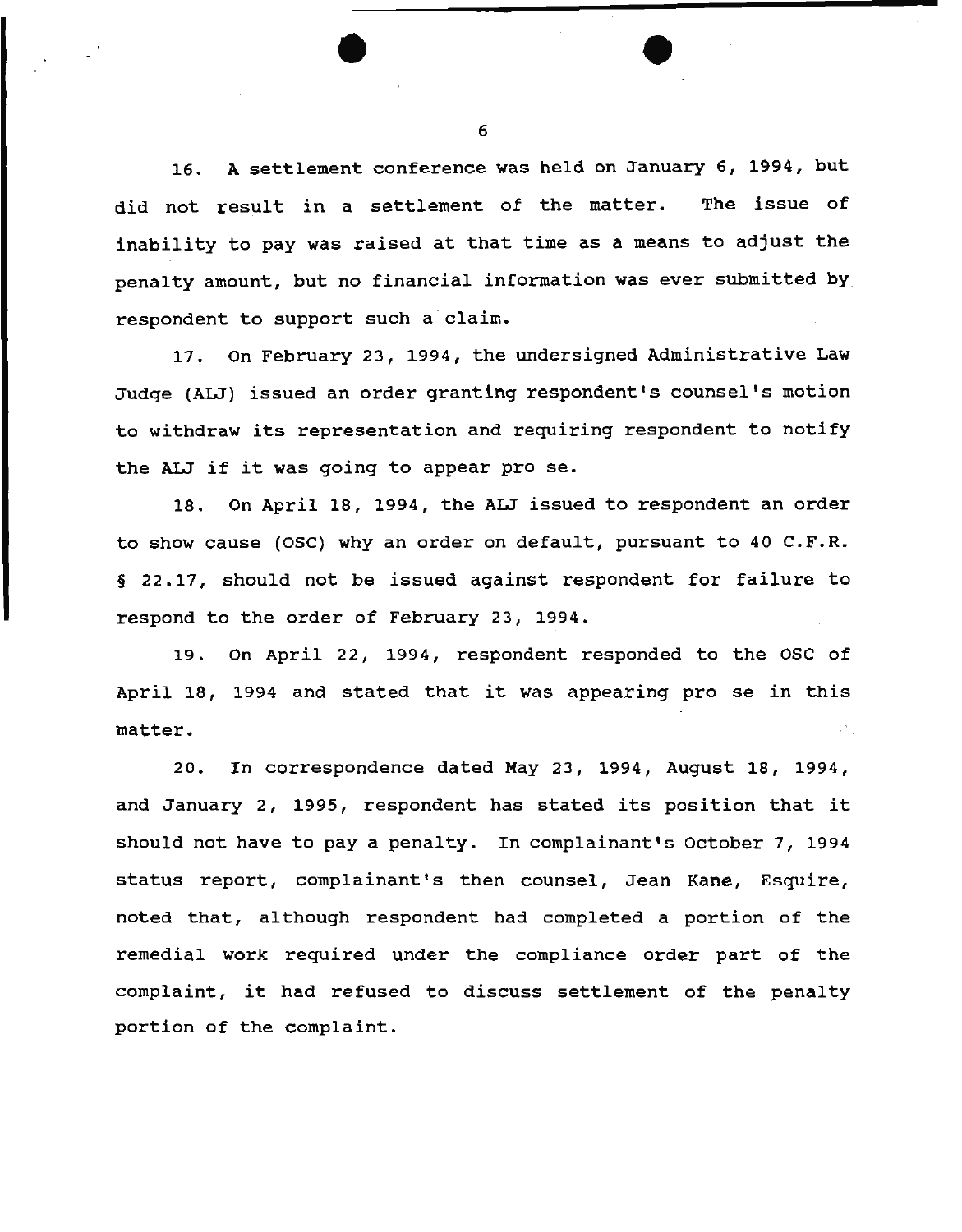21. By order dated June 17, 1994, the ALJ supplemented his previous orders and set forth a schedule for submission of prehearing exchanges. Prehearing exchanges were to be filed no later than September 9, 1994.

22. on September 1, 1994, complainant requested an extension to file the prehearing exchanges. This request was granted by the ALJ and the deadline for submission of the prehearing exchanges was extended to october 31, 1994.

23. Complainant filed its prehearing exchange on October 31, 1994, but respondent failed to do so.

24. On December 27, 1994, the ALJ issued an OSC requiring respondent to show cause why an order on default should not be issued, pursuant to 40 C.F.R. § 22.17, for failure to submit its prehearing exchange by October 31, 1994.

25. Respondent filed a response to the OSC dated January 2, 1995, reiterating its denial of the violations, but failing to provide a prehearing exchange.

26. On January 12, 1995, the ALJ issued an order granting respondent an extension for submitting its prehearing exchange. Respondent was given thirty days from service of the order to submit its prehearing exchange.

27. Respondent again failed to submit its prehearing exchange by the deadline required under the January 12, 1995 order. Instead, respondent filed a letter again denying the violations set forth in the complaint.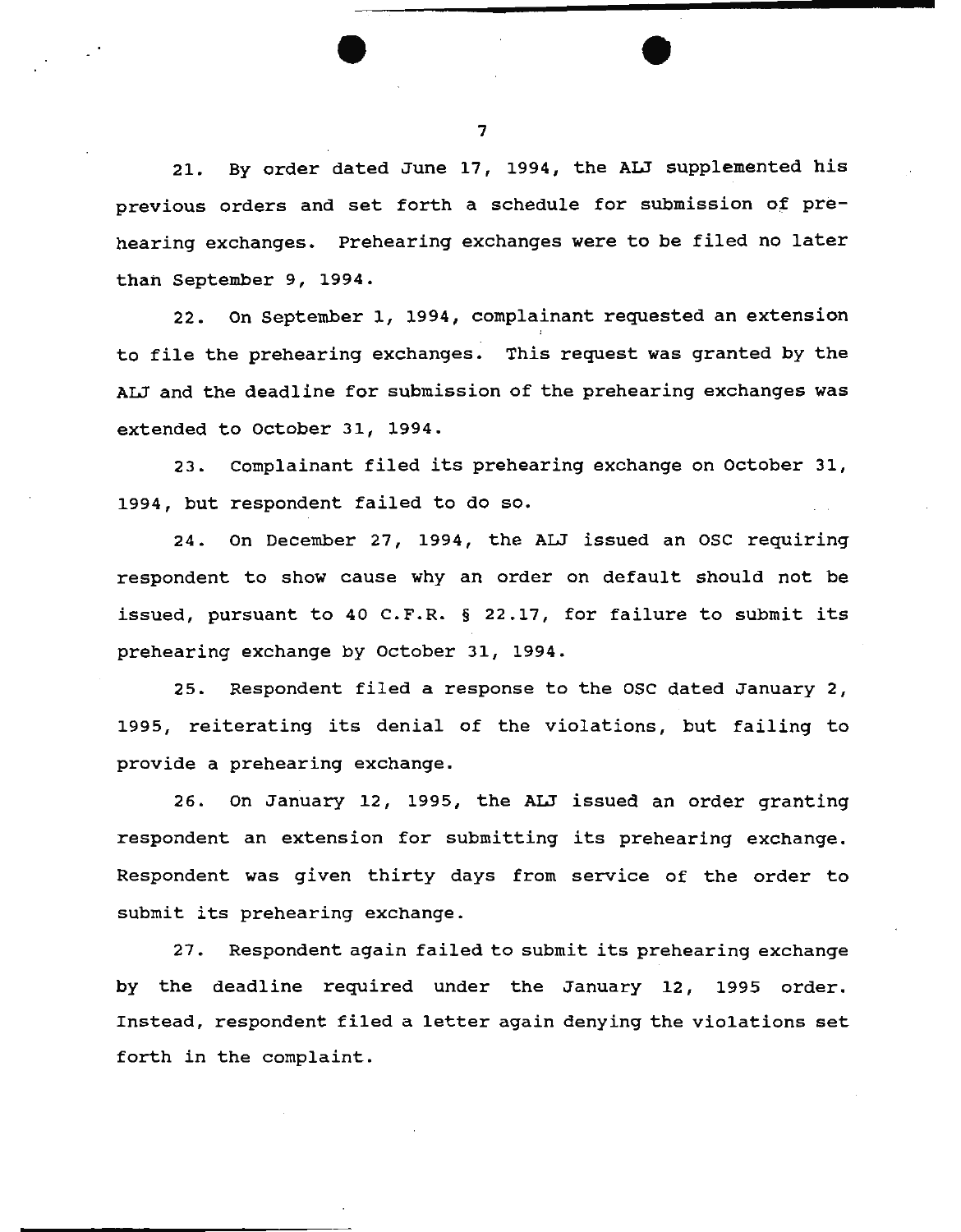28. on March 7, 1995, the ALJ issued an order to complainant directing that complainant submit a draft order on default within twenty days of service.

29. On March 28, 1995, complainant orally requested and was granted a one week extension for such submission.

# III. COUNTS ALLEGED IN COMPLAINT AND CIVIL PENALTIES SOUGHT

Count I - Respondent violated 25 PA Code § 75.270(a) by operating a hazardous waste storage facility without a permit. The penal ties for the violations alleged in Counts III and V are included within the penalty assessed for Count I, as these counts are violations directly resulting from the failure to obtain a permit as alleged in Count I.

**Count III<sup>1</sup>** - Respondent violated 25 PA Code § 75.264(r)(8) by not conducting the required inspections of the. two 275 gallon tanks at the Facility.

Count  $\nabla$  - Respondent violated 25 PA Code § 75.264(b)(1) by accepting hazardous waste for treatment, storage or disposal without receiving an identification number from PADER.

Although EPA is not required to "collapse" the penalties for Counts I, III and V, EPA elected to do so as a matter of enforcement discretion. This resulted in a decrease in the total

Count II in the original complaint was addressed solely to respondent, Innovative Machine Technology, who was subsequently dismissed from this action by the ALJ upon a motion to dismiss by complainant. count II is, therefore, omitted from discussion in this order.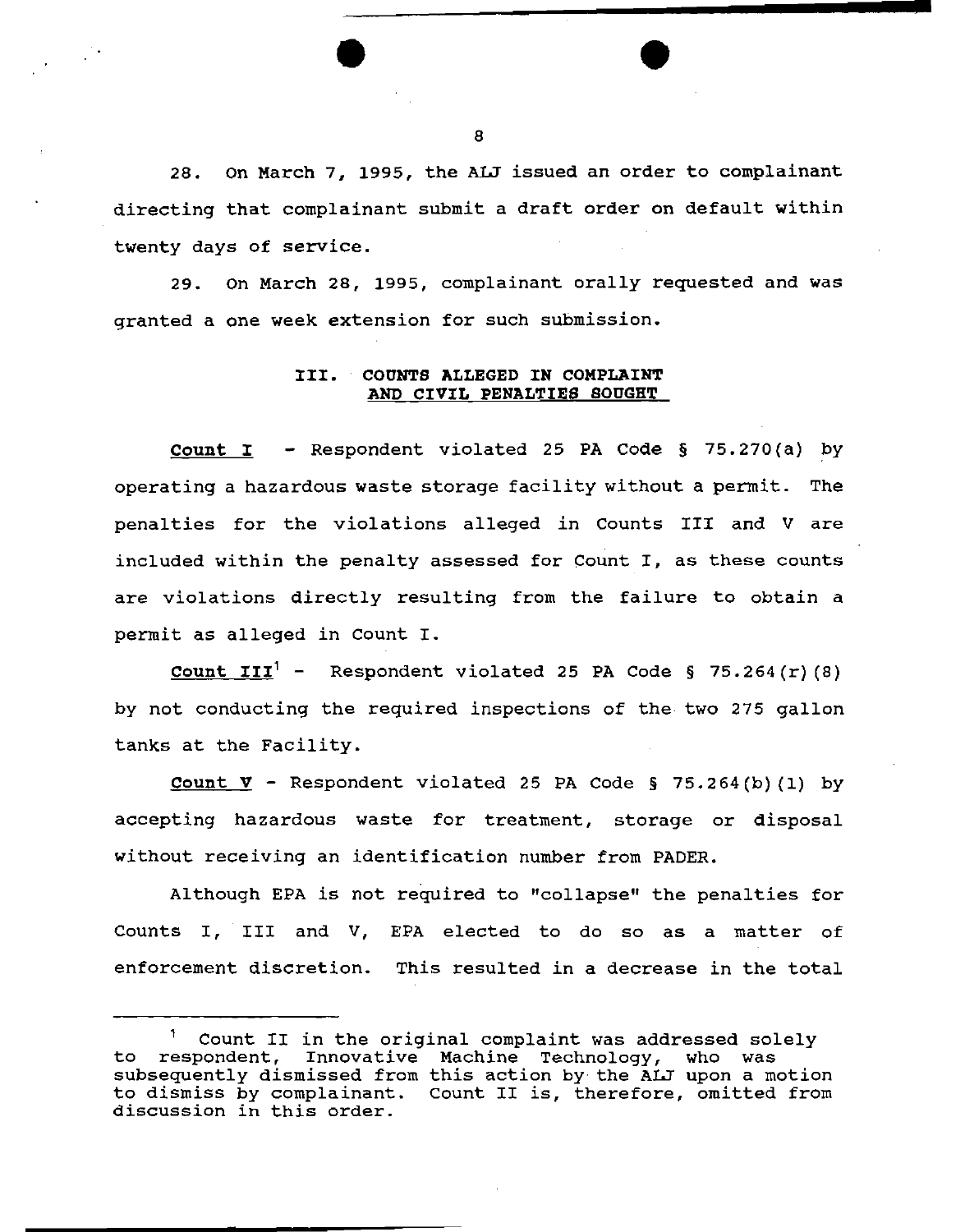amount of the penalty assessed. Therefore, a total civil penalty in the amount of \$97,406 is sought for the violations set forth in Counts I, III, and V.

Count  $IV -$  Respondent violated 40 C.F.R. § 268.50(a)(2) by storing hazardous waste restricted from land disposal for purposes, other than to accumulate such quantities as necessary to facilitate proper recovery, treatment, or disposal and by failing to mark the two tanks with the information specified by 40 C.F.R. §  $268.50(a)$  (2)(i) and (ii). A civil penalty in the amount of  $$81,490$ is sought for this violation.

#### IV. CONCLUSIONS OF LAW

Pursuant to Section 3008(a) of RCRA, 42 U.S.C. § 6928(a) and (g) , complainant has the authority to institute enforcement proceedings concerning violations of any requirement of RCRA Subtitle c, EPA's regulations thereunder (including 40 C.F.R. Part 268), or any requirement of a state hazardous waste program which has been authorized by EPA. Section 3008(g) of RCRA, 42 U.S.C. § 6928(g), authorizes the assessment of civil penalties against any person who violates any requirement of Subtitle c of RCRA.

Pursuant to section 3006(b) of RCRA, 42 U.S.C. § 6926(b), and 40 C.F.R. Part 271, Subpart A, the Commonwealth of Pennsylvania was granted final authorization to administer a state hazardous waste management program in lieu of the federal program established under RCRA Subtitle c, 42 u.s.c. § 6921-6939(b), on January 30, 1986. The provisions of Pennsylvania's hazardous waste management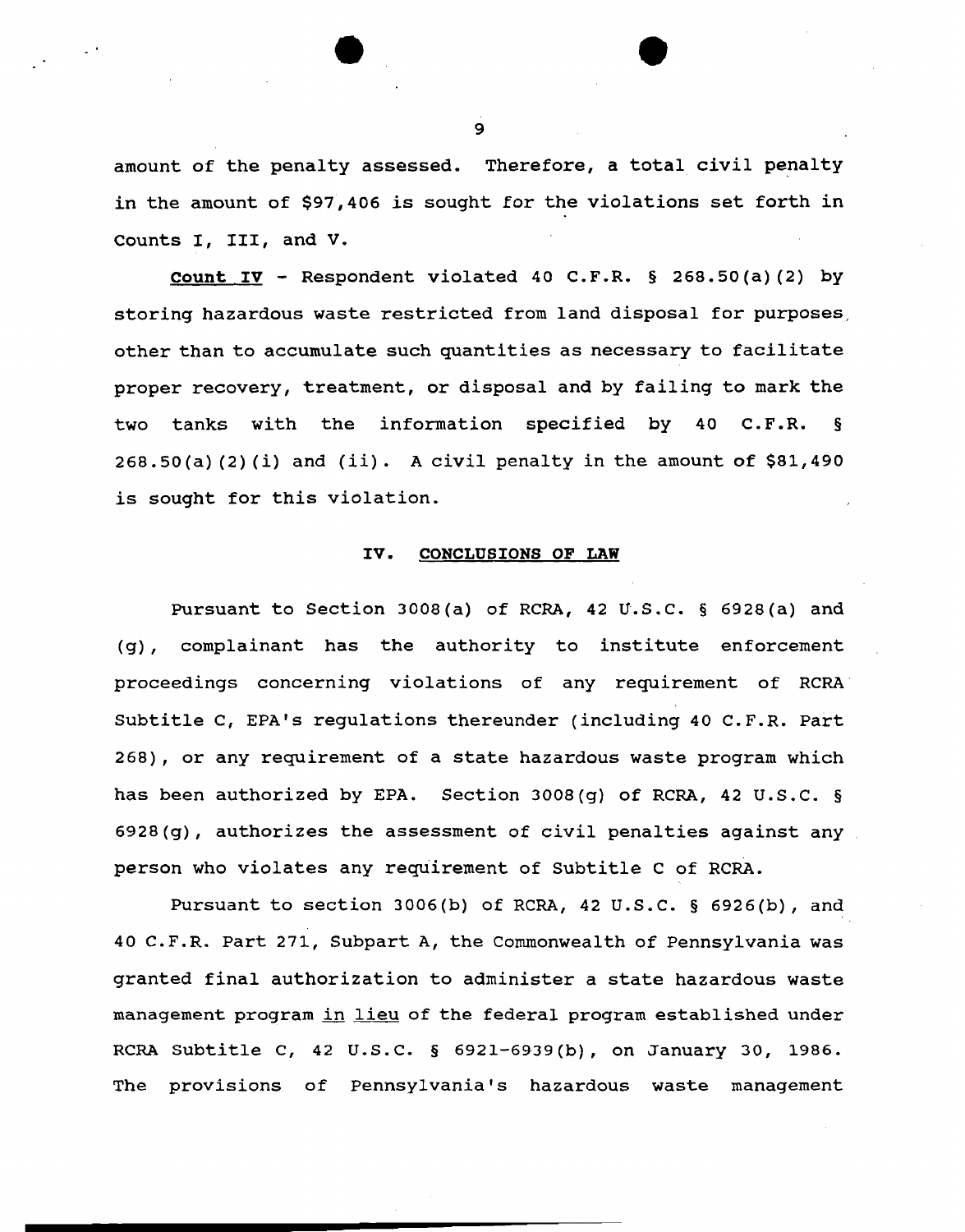program, through its final authorization, have become requirements of RCRA Subtitle c and are, accordingly, enforceable by EPA pursuant to Section 3008(a). The applicable Pennsylvania regulations are set forth in 25 PA Code § 75.259-75.282.

Respondent's answer to the complaint denies the violations set forth in the complaint, but goes no further to disprove their veracity, establish that the complainant failed to establish a prima facie case, or justify the dismissal of the complaint.

An examination of the prehearing exchange documents submitted by complainant supports the allegations in the complaint that respondent violated: (1) 25 PA Code§ 75.270(a) by operating a hazardous waste storage facility without a permit; (2) 25 PA Code § 75.264(r) (8) by not conducting the required inspections of the two 275 gallon tanks at the facility; (3) 25 PA Code§ 75.264{b) (1) by accepting hazardous waste for treatment, storage or disposal without receiving an identification number from PADER; and (4) 40 C.F.R. § 268.50(a) (2) by storing hazardous waste restricted from land disposal for purposes other than to accumulate such quantities· as necessary to facilitate proper recovery, treatment, or disposal and by failing to mark the two tanks with the information specified by 40 C.F.R. § 268.50(a)(2)(i) and (ii). The prehearing exchange documentation is sufficient to establish a prima facie case to support the allegations in the complaint. Despite abundant opportunity to do so, respondent has not offered evidence to refute that which was submitted by complainant.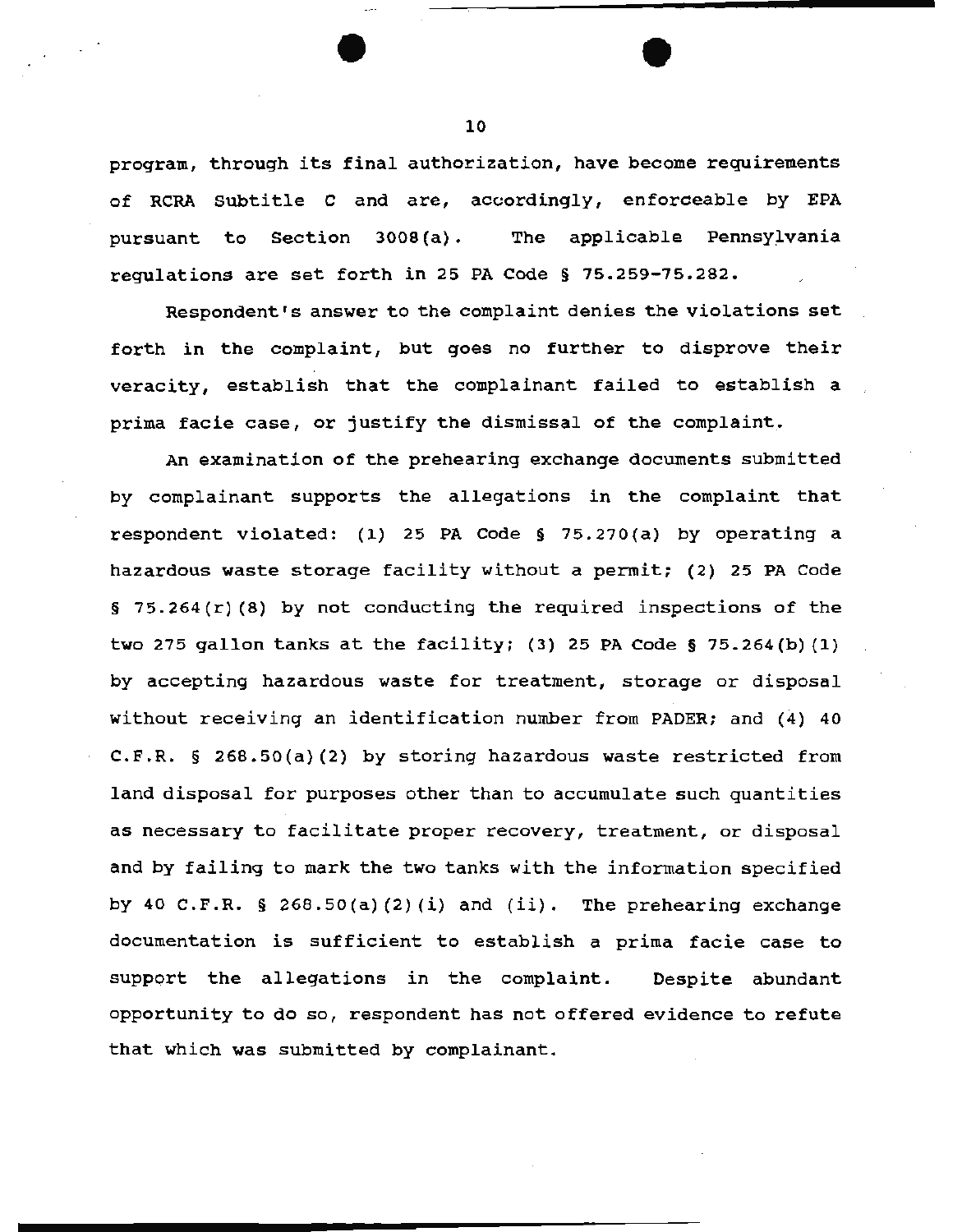At this juncture, it is appropriate to note that subsequent to the ALJ's March 7, 1995 order, finding respondent in default but prior to this order, respondent obtained new counsel on April 28, 1995. On May 2, 1995, the ALJ granted respondent's request orally to file a motion in response to the March 7 order. Such motion was served on May 8, 1995, requesting the ALJ to withdraw its March 7 order finding respondent in default, and requesting 30 days to amend its prehearing exchange so that the case can proceed on its merits.<sup>2</sup> On May 22, 1995, complainant filed a response in opposition to respondent's motion for the aforementioned relief.

In its motion, respondent cites In re Midwest Bank & Trust Company, Inc., RCRA (3008) Appeal No. 90-4 {CJO, October 23, 1991), for the proposition that the "good cause" standard for setting aside default orders in 40 C.F.R. § 22.17(d) can be interpreted broadly to include facts and circumstances other than those that resulted in respondent's failure to timely respond. Therefore, after reviewing the whole record, it is urged that the ALJ should examine whether fairness and a balance of the equities dictate that the default order be set aside. Among the circumstances respondent contends warrant allowing this case to proceed are the following: its only connection to this matter is its ownership of the realty, its good faith efforts to rectify the violations which it did not create, the nature and amount of the penalty, the former pro se

<sup>&</sup>lt;sup>2</sup> It is noted that respondent's request to amend its prehearing exchange is without any basis because it never submitted the same.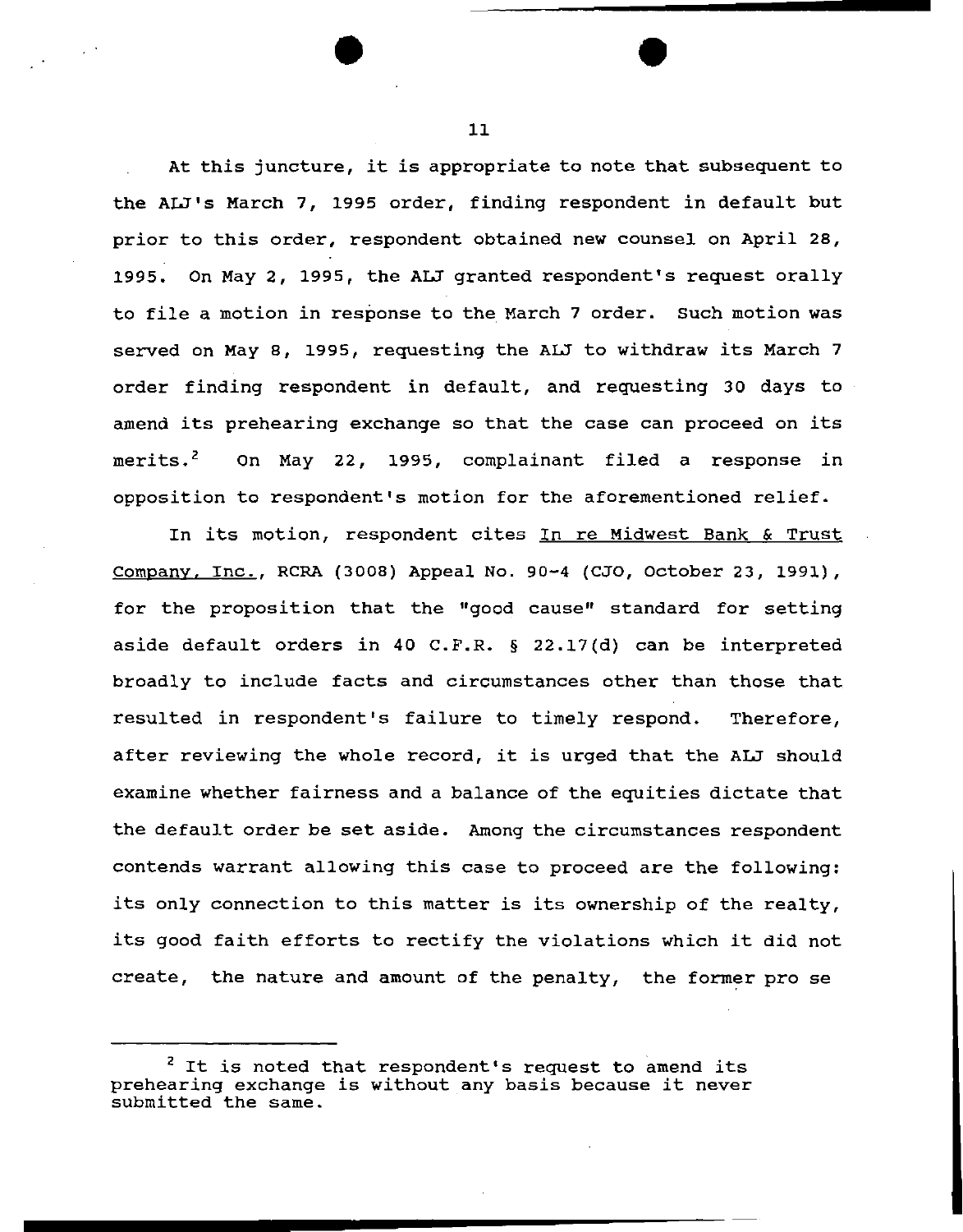status of respondent, and the general principle of resolving cases on their merits.

While respondent correctly cites the proposition in Midwest Bank, the ALJ finds none of these circumstances to be persuasive. First, the record in this proceeding reflects that respondent has demonstrated a contumacious disregard for prior orders of the ALJ. Second, respondent has failed to rebut its liability established by this default order. Although it asserts that its answer presents "meritorious defenses" to the complaint, respondent simply makes this baseless claim without any reference or substantiation to what the "meritorious defenses" are. Additionally, as complainant properly asserts, good faith efforts to comply are factors to be considered on the penalty issue. However, they have no relevancy for determining liability in this matter. Third, while granting a large penalty without a hearing may cause hesitancy, respondent has had countless opportunities, but still fails to provide any documentation concerning an inability to pay the full penalty. Moreover, respondent elected under its own volition to proceed pro se. Respondent is the architect of its own legal misfortune. For all the above reasons, and considering the whole record, it is concluded respondent has failed to establish that good cause exists for setting aside the default order under section 22.17(d).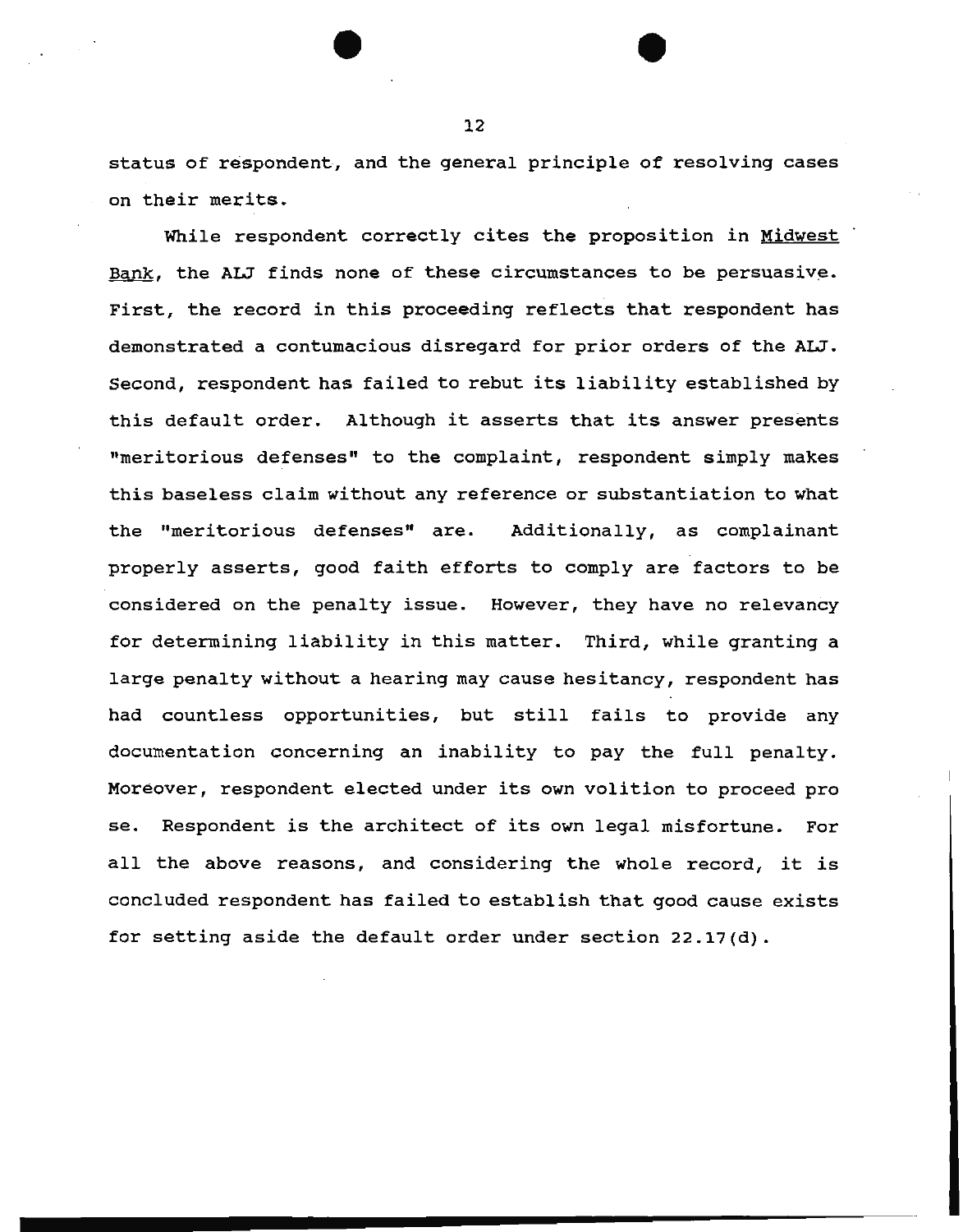Furthermore, respondent's failure to submit its prehearing exchange is grounds for default and constitutes an admission of all facts alleged in the complaint and a waiver of a hearing on the factual allegations. 40 C.F.R. § 22.17(a).

#### IV. CONCLUSION

Section JOOS(a) of RCRA, 42 u.s.c. § 6928(a), requires that the Administrator, in assessing a penalty, take into account "the seriousness of the violation and any good faith efforts to comply with applicable requirements." In addition, the RCRA Penalty Policy of october 1990 states that, in assessing a penalty, EPA shall take into account the potential for harm caused by the violation, the extent of deviation from the requirements, multiple and multi-day violations, economic benefits obtained from noncompliance, and adjustment factors such as good faith efforts to comply with requirements, degree of willfulness and/or negligence, history of non-compliance, ability to pay, and other unique factors. EPA has taken into account all relevant factors in arriving at the penalty sought. However, by its default, respondent has waived the right to contest the penalty, which shall become due and payable without further proceedings.

The penalty sought from the respondent in the complaint is \$178,896, consisting of \$97,406 for Counts I, III and v, and \$81,490 for Count IV. This penalty amount is consistent with RCRA § 3008 (g), 42 U.S.C. § 6928(g), and the RCRA Penalty Policy.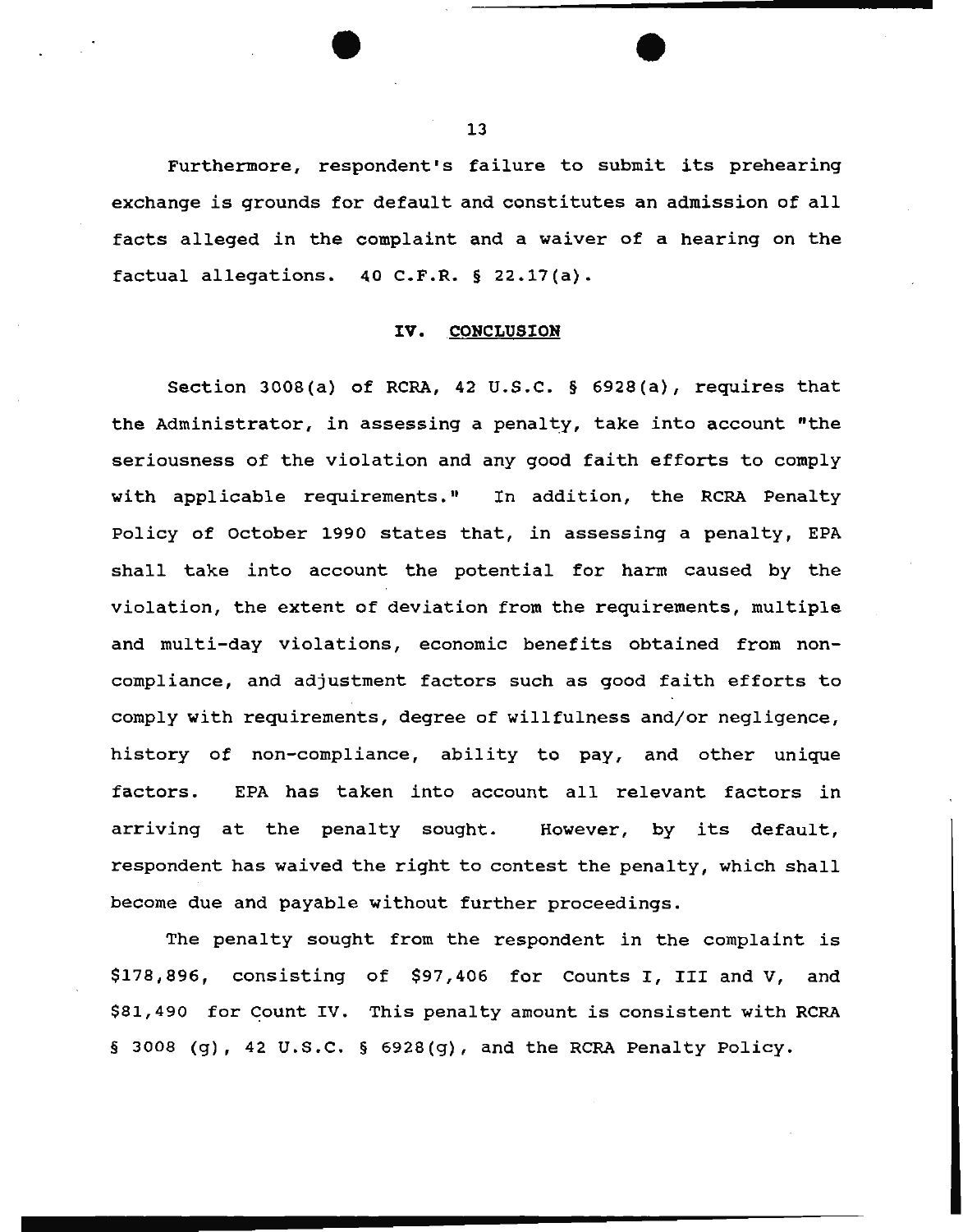### V. RATIONALE FOR PENALTY ASSESSMENT

The penalty was calculated in accordance with RCRA Section 3008 (g) and the Penalty Policy. As explained below, EPA determined the gravity of each violation by considering the potential for harm and the extent of deviation from the relevant statutory or regulatory requirement, and selecting the appropriate cell within the matrix set forth in the Penalty Policy. EPA then considered evidence regarding good faith efforts to comply, any economic benefit of noncompliance, multi-day violations, respondent's lack of history of compliance, and other unique factors relating to this case in arriving at the penalties asserted in the complaint.

The narrative explanation to support the penalty is set forth below:

### COUNTS I, III, AND V

COUNT I - Respondent violated 25 PA Code § 75.270(a) by operating a hazardous waste storage facility without a permit.

COUNT III - Respondent violated 25 PA Code § 75.264(r)(8) by not conducting the required inspections of the two 275 gallon tanks at the facility.

COUNT  $\nabla$  - Respondent violated 25 PA Code § 75.264(b)(1) for accepting hazardous waste for treatment, storage or disposal without receiving an identification number from the PADER.

# 1. Gravity-Based Penalty

(a) Potential for Harm Moderate - Respondent's failure to obtain a permit for the storage of hazardous waste at the facility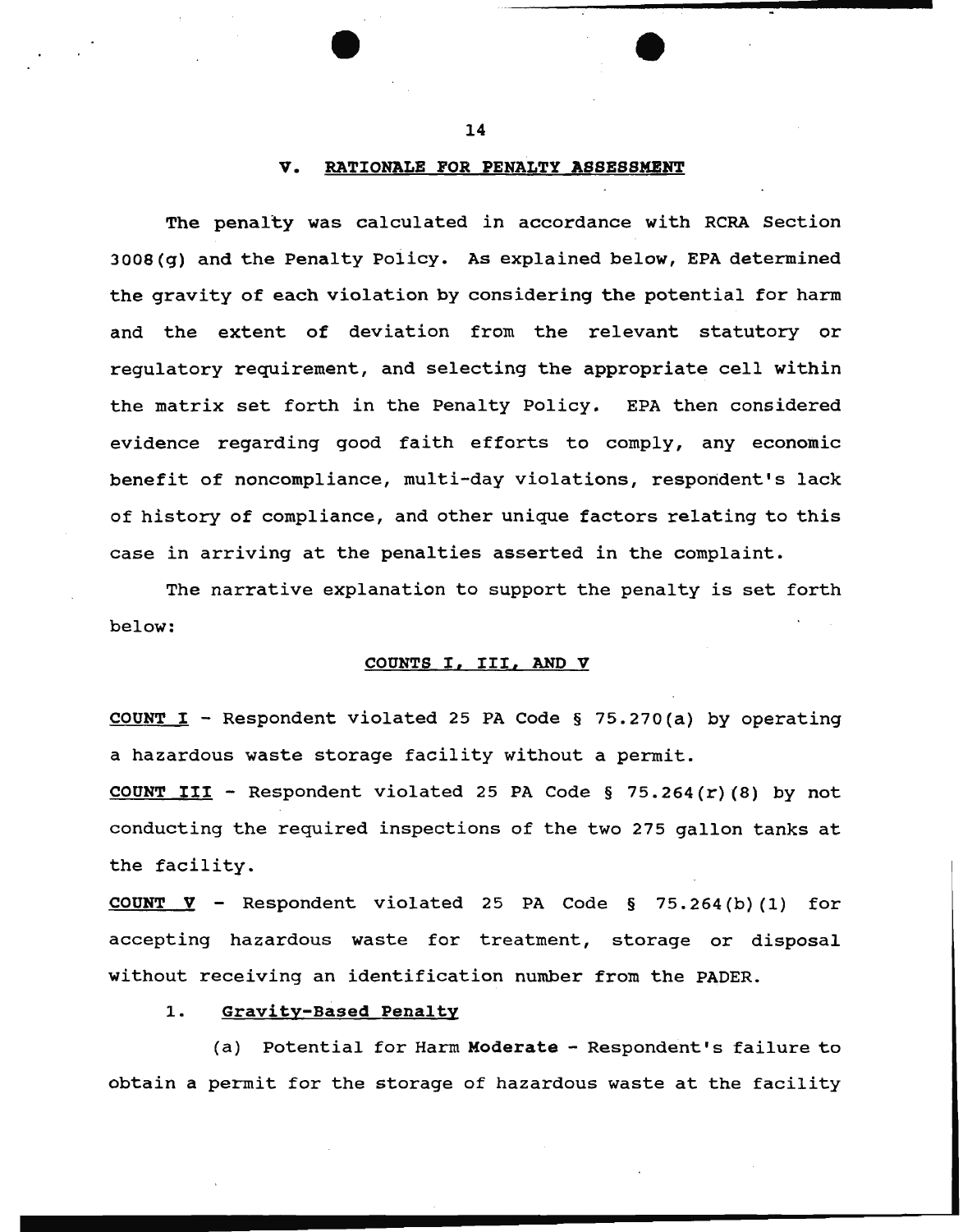as required by 25 PA Code§ 75.270(a) constituted a moderate potential for harm to the integrity of the RCRA program because the respondent unilaterally precluded its inclusion in the RCRA regulatory universe and avoided compliance with applicable hazardous waste regulations. When hazardous waste management facilities operate outside the scope of regulatory supervision, there is an increased likelihood that safety considerations will be inadequate. Owners or operators of such facilities are often unaware of the various ·safety requirements associated with the handling of hazardous waste, resulting in an increased likelihood of improper management, in addition to creating a significant potential for harm to human health and the environment, by increasing the likelihood of human health or environmental exposure to hazardous waste. Since respondent stored FOOl hazardous waste without a permit, the potential for harm was significant. However, the potential for harm is somewhat mitigated by the relatively small volume of waste stored and the good condition of the tanks. Counts III and V are, for the purposes of penalty assessment, included within the penalty assessed for Count I, as these counts are violations directly resulting from the failure to obtain a permit as alleged in Count I.

(b) Extent of deviation Major - The respondent failed completely to comply with the applicable regulatory requirements by not obtaining a permit to store hazardous waste. Thus, the respondent's failure to obtain a permit was a major deviation from the applicable requirements of 25 PA Code § 75.270(a). Due to the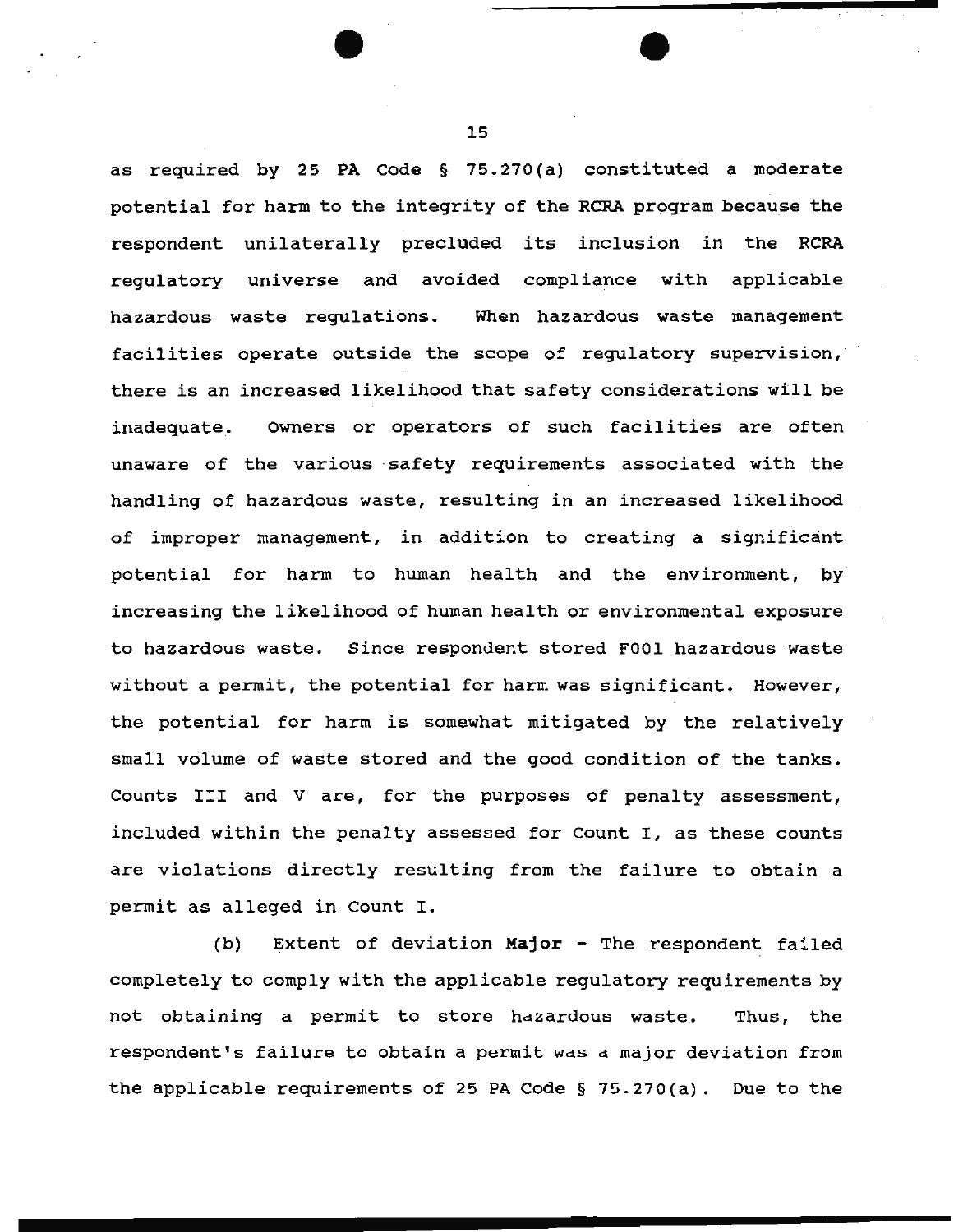self-implementing nature of the hazardous waste management regulations, the failure to obtain the required permit resulted in the management of hazardous waste outside the scope of regulatory supervision, thereby undermining the very purpose of the hazardous waste management program. Accordingly, respondent's various acts and omissions have had a substantially adverse effect on the RCRA regulatory scheme.

# 2. Multiple/Multi-day Penalty

Based on the moderate potential for harm and the major extent of deviation described above, the Penalty Policy dictates an assessment of a multi-day penalty *in* the range of \$2,200 to \$400 per day. The amount of \$400 per day was selected because of the relatively low potential for harm to human health and environment posed by the violations. The unpermitted tanks were secured inside of a building that was kept locked and, therefore, the possibility of actual human exposure was relatively low. The violation had persisted for approximately two years from the time the tanks were delivered to the property to the time of the EPA inspection in December of 1992. However, EPA assessed the penalty for the minimum 180 days required by the Penalty Policy because it believes that amount would have a sufficient deterrent impact on the respondent and any penalty assessment over that amount would be excessive.

### 3. Adjustment Factors

No evidence has been produced which indicates either the presence or lack of good faith, willfulness, negligence, or a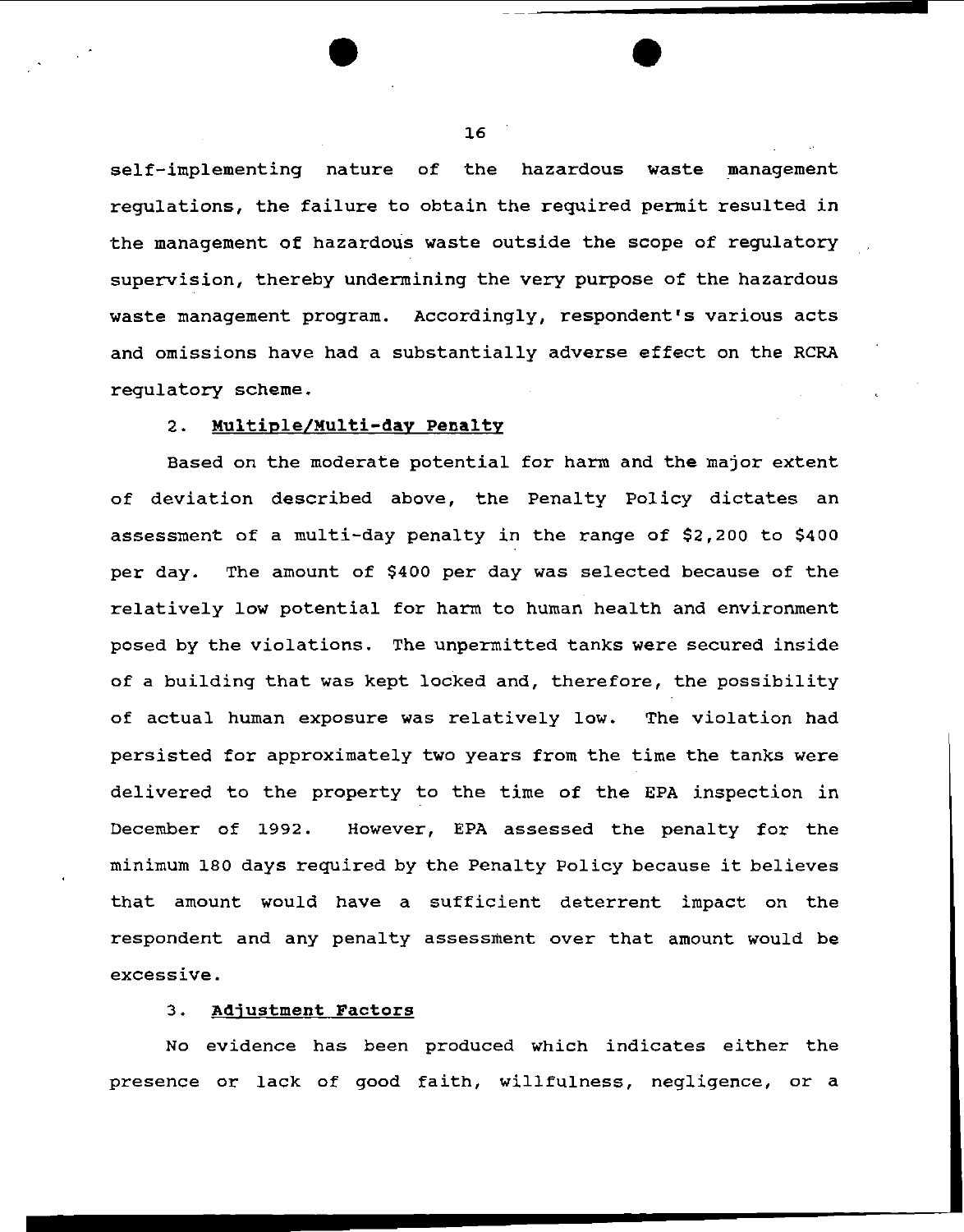history of noncompliance with respect to the violation. No unique factors are applicable to this count.

# 4. Economic Benefit

An economic benefit was calculated based on the cost avoided by the respondent for not obtaining a permit and complying with other applicable requirements. The economic benefit derived by not complying with the applicable requirements was calculated to be \$16,306.

5. Penalty Assessed - \$97,406.

#### COUNT IV

Respondent violated 40 C.F.R. § 268.50(a)(2) by storing hazardous waste restricted from land disposal for purposes other than to accumulate such quantities of hazardous waste as necessary to facilitate proper recovery, treatment, or disposal and by failing to mark the two hazardous waste storage tanks with the information specified by 40 C.F.R. § 268.50 (a) (2) (i) and *(ii).* 

### 1. Gravity-Based Penalty

(a) Potential for Harm Moderate - The potential for harm to human health or environment *is* relatively small because there was a relatively small amount of waste stored in the two tanks, the two tanks were secured within a building which was locked, there were no apparent leaks in the tanks, and there was an impermeable floor beneath the tanks. The potential for harm to the implementation of the RCRA program is significant because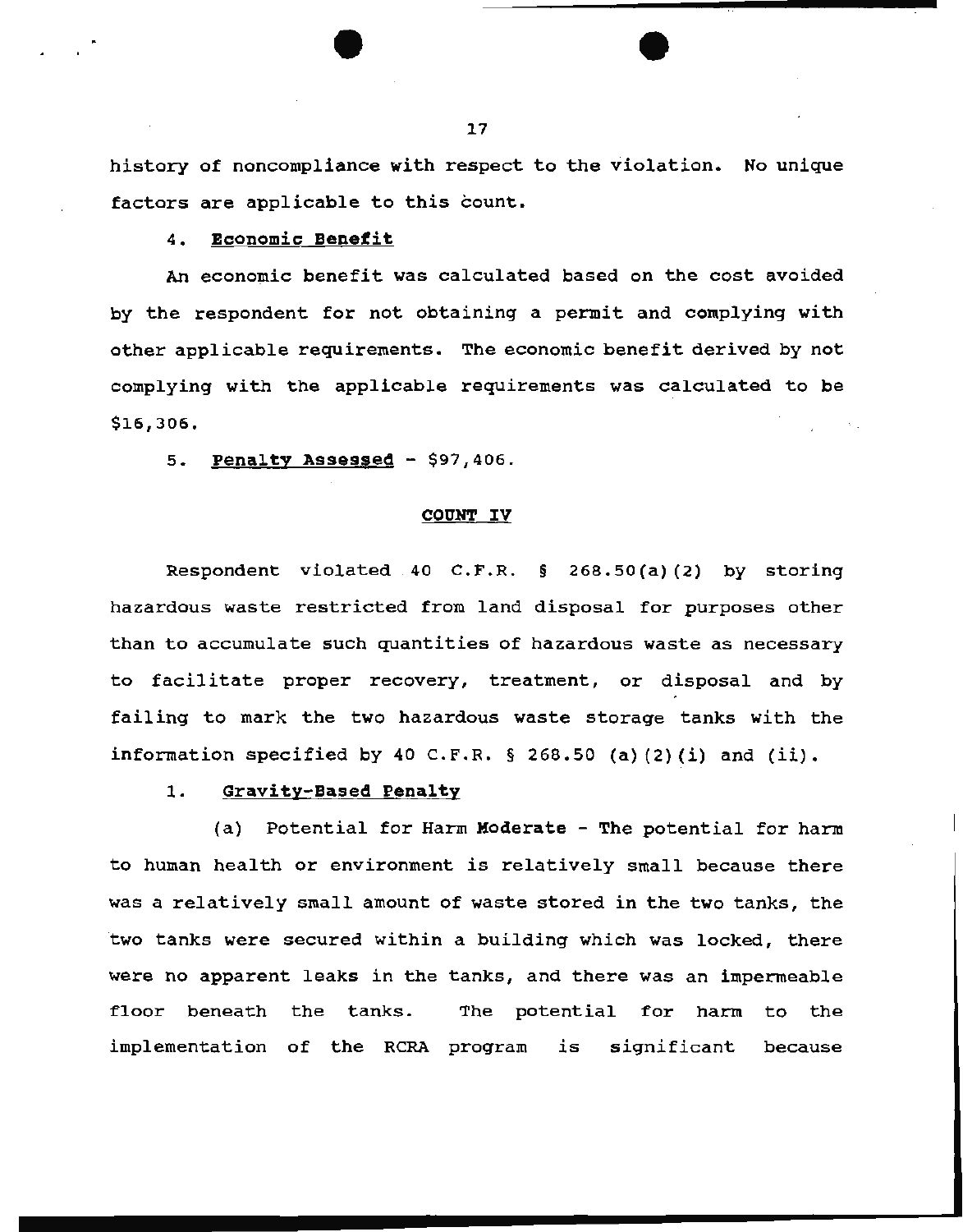respondent has essentially ignored a significant requirement of the RCRA Land Disposal Restriction regulations.

(b) Extent of deviation Major - According to the Penalty Policy, any failure to comply with the land disposal regulations constitutes a substantial deviation from the regulations. Classification of the extent of deviation from the requirements of this violation as "major" is justified because the requirement violated is a prohibition of storage of restricted hazardous waste, and the hazardous waste was stored in excess of two years in the tanks at the facility.

# 2. Multiple/Multi-day Penalty

Based on the moderate potential for harm and a major extent of deviation described above, the Penalty Policy recommends an assessment of a multi-day penalty in the range of \$2,200 to \$400 per day. The amount of \$400 per day was selected because of the relatively low potential for human health and environmental harm posed by the violations. The unpermitted tanks were secured inside of a building that was kept locked and, therefore, the possibility of actual human exposure was low. The violation had persisted for approximately two years from the time the tanks were delivered to the property to the time of the EPA inspection in December of 1992. However, EPA assessed the penalty for the minimum 180 days required by the Penalty Policy because it believes that amount would have a sufficient deterrent impact on the respondent and any penalty assessment over that amount would be excessive.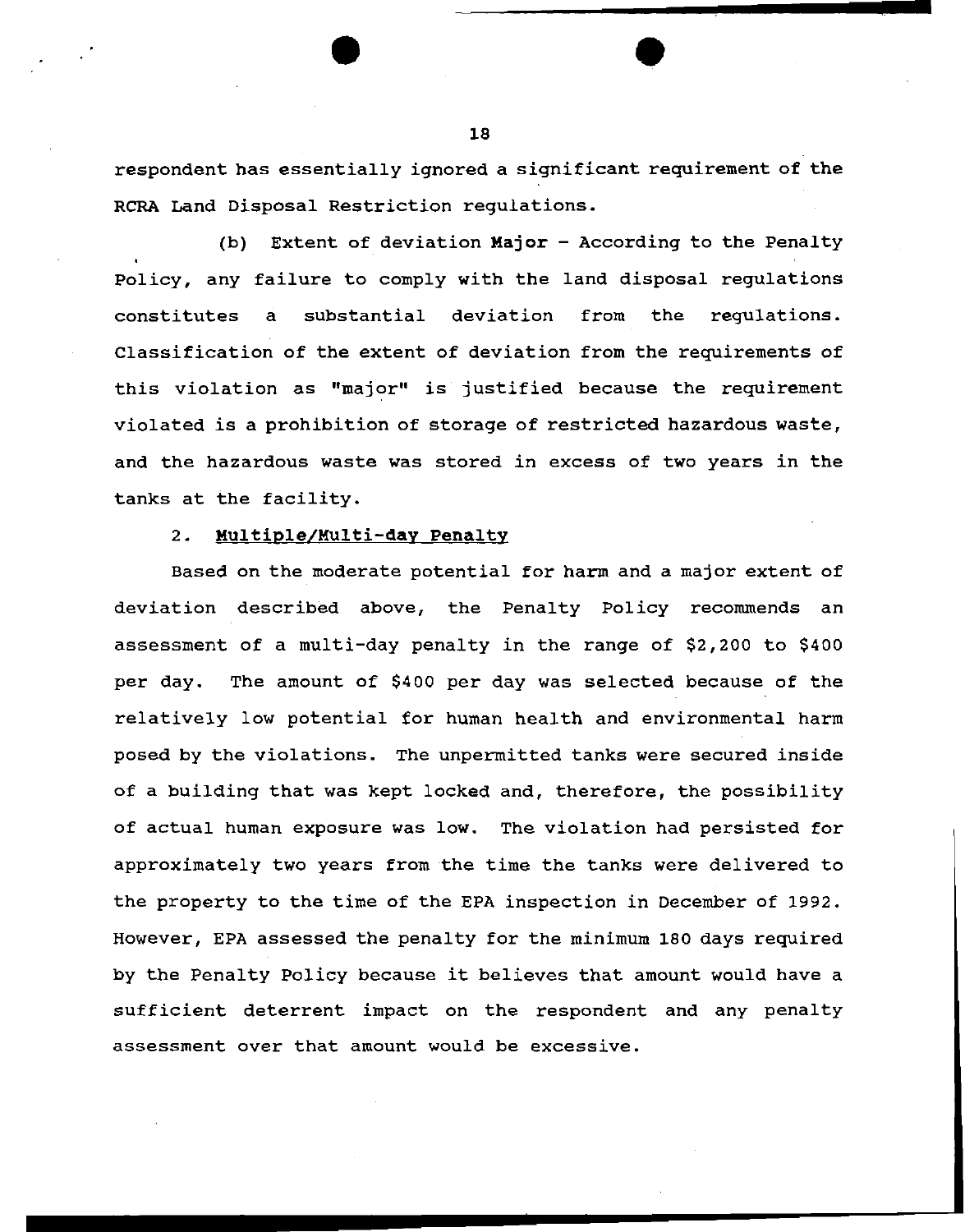#### 3. Adjustment Factors

No evidence has been produced which indicates either the presence or lack of good faith, willfulness, negligence, or a history of noncompliance with respect to the violation. No unique factors are applicable to this count.

## 4. Economic Benefit

The economic benefit portion of the penalty was calculated by estimating the cost benefit in delaying the disposal of the tank contents. The economic benefit was calculated to be \$390.

5. Penalty Assessed - \$81,490.

#### **ORDER**

#### IT IS ORDERED that:

1. Pursuant to Section 3008(a) (1) and (g) of RCRA, that the respondent, Rybond, Inc., be assessed a civil penalty of \$178,896.

2. Payment of the full amount of the penalty assessed shall be made by forwarding a cashier's or certified check, payable to the Treasurer of the United states, to the following address within sixty (60) days after the final order is issued. 40 C.P.R. § 22.17(a).

> EPA - Region III Regional Hearing Clerk P.O. Box 360515M Pittsburgh, PA 15251

3. A transmittal letter identifying the subject case and the EPA docket number, plus respondent's name and address must accompany the check.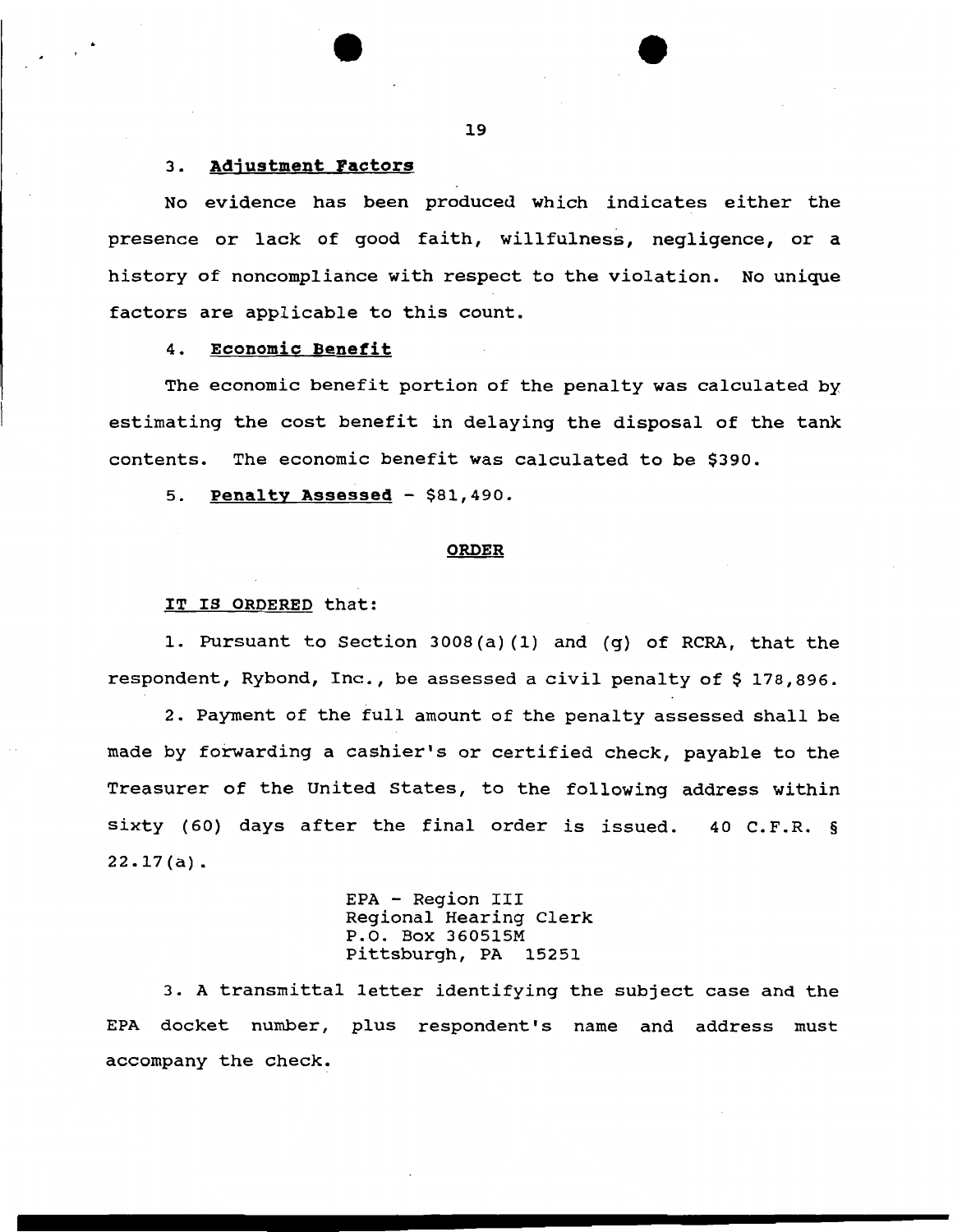4. Failure on the part of respondent to pay the penalty within the prescribed statutory time frame after the entry of the final order may result in assessment of interest on the civil penalty 31 U.S.C. § 3717; 4 C.F.R. § 102.13.

5. Pursuant to 40 c.F.R. § 22.17(b), this order constitutes the initial decision in this matter. Unless an appeal is taken pursuant to 40 C.F.R. § 22.30, or the Environmental Appeals Board (EAB) elects to review this decision on its own motion, this decision shall become the final order of the EAB. 40 C.F.R.  $§ 22.27(c)$ .

# VI. COMPLIANCE ORDER

To the extent not done so already, the remaining items required under the compliance order of the complaint must be completed within 30 days of the effective date of this Order on Default.

1. Submit to EPA a Waste Determination Report and Hazardous Waste Disposal Plan for the material contained in the 38 containers, the material contained in the three degreasing units, and the waste pile of gray material. The report must include a summary of the results for hazardous waste determinations for all of the materials.

2. For the two drums determined to contain a RCRA characteristic hazardous waste, provide a description of the final disposition of the material. Identify any and all transporters (include the name, address, and a reference to the Pennsylvania